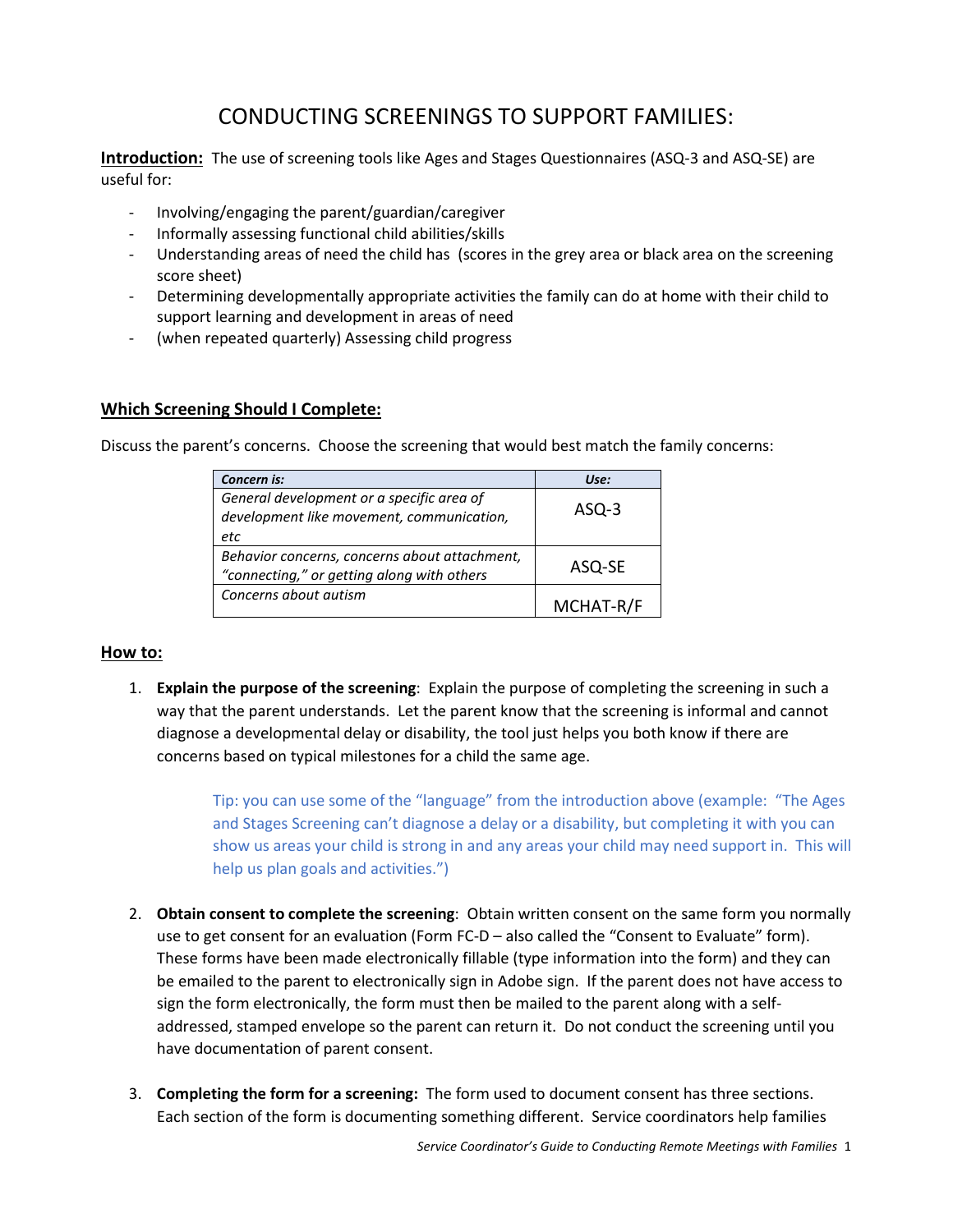know their rights by taking the time to explain each section to the parent so that the parent's consent is based on accurate understanding and information.

#### **A: Box 1 of the form documents consent for the screening:**

To document the parent's formal, written consent for the screening, the service coordinator will write in the name of the screening or screenings completed since there is not a space on the form for screenings. In the first set of boxes, you'll write in the screening completed like this:

| CHILD'S NAME Jane Doe                                       | CHILD'S ID NUMBER 19000553                                                                                                                                                                                           |
|-------------------------------------------------------------|----------------------------------------------------------------------------------------------------------------------------------------------------------------------------------------------------------------------|
| <b>PARENT/GUARDIAN</b> Janice Doe                           | <b>SVC COORD</b> Shelly Sellers                                                                                                                                                                                      |
|                                                             |                                                                                                                                                                                                                      |
| <b>CONSENT TO EVALUATE:</b>                                 | SC #                                                                                                                                                                                                                 |
| Program to complete the following evaluations for my child. | I understand that I have the right to notice and consent in my native language before any action is taken<br>concerning my child; and I am authorizing Developmental Disabilities Services and the First Connections |
|                                                             | Developmental Evaluation Speech Therapy Physical Therapy Occupational Therapy                                                                                                                                        |

# **B: Box 2 of the form documents consent to share information (the results of the screening):**

Discuss with the parent who else might need a copy of the results of the screening. For example, if the child is currently receiving services and those services have been delayed/postponed due to the public health emergency, does the parent want results shared with the child's therapy providers? Does the parent want results shared with her PCP? Does the child receive other services like CHC case management, Following Baby Back Home or HIPPY for 2-year olds? If so, have those home visitors been unable to meet with the parent? If so, does the parent want to share results from the screening with other service providers? If so, complete the  $2^{nd}$  set of boxes on the form so that the parent can grant consent for the service coordinator to share results with whomever the parent indicates. Be sure to also write in what information will be shared, like this:

|                | I understand that I have the right to notice and consent in my native language before any personally<br>identifiable information about my child is released or obtained. I understand that I can revoke this<br>authorization at any time. I also understand that I may examine any and all records pertaining to my child at<br>any time. I am authorizing Developmental Disabilities Services and the First Connections Program to |
|----------------|--------------------------------------------------------------------------------------------------------------------------------------------------------------------------------------------------------------------------------------------------------------------------------------------------------------------------------------------------------------------------------------------------------------------------------------|
|                | $\mathbf X$ obtain from / $\mathbf X$ release information to:                                                                                                                                                                                                                                                                                                                                                                        |
| <b>Address</b> | <b>Organization/Individual CHC Nurse Care Coordinator</b><br><b>HIPPY Home Visitor</b><br><b>Example 19 Dr. Bee Hive (PCP)</b>                                                                                                                                                                                                                                                                                                       |
| ٠              | Information to be Obtained / Released: ASQ-3 screening results                                                                                                                                                                                                                                                                                                                                                                       |
|                | Parent/Guardian Initial Yes No<br>Dafe                                                                                                                                                                                                                                                                                                                                                                                               |

# **C: Box 3 of the form documents that the parent was provided a choice of provider(s):**

For evaluations and for EI services, parents are provided the Provider Directory and given a choice of provider in their area to provide all evaluations and services, and this form is used to document that the parent was given a choice and selected the provider program listed on the form. However, since screenings are not a billable service and since the family's service coordinator is usually the person completing the screening, parents are not given a list of provider programs when a screening is conducted either as part of a delivered service session or as part of intake or an IFSP